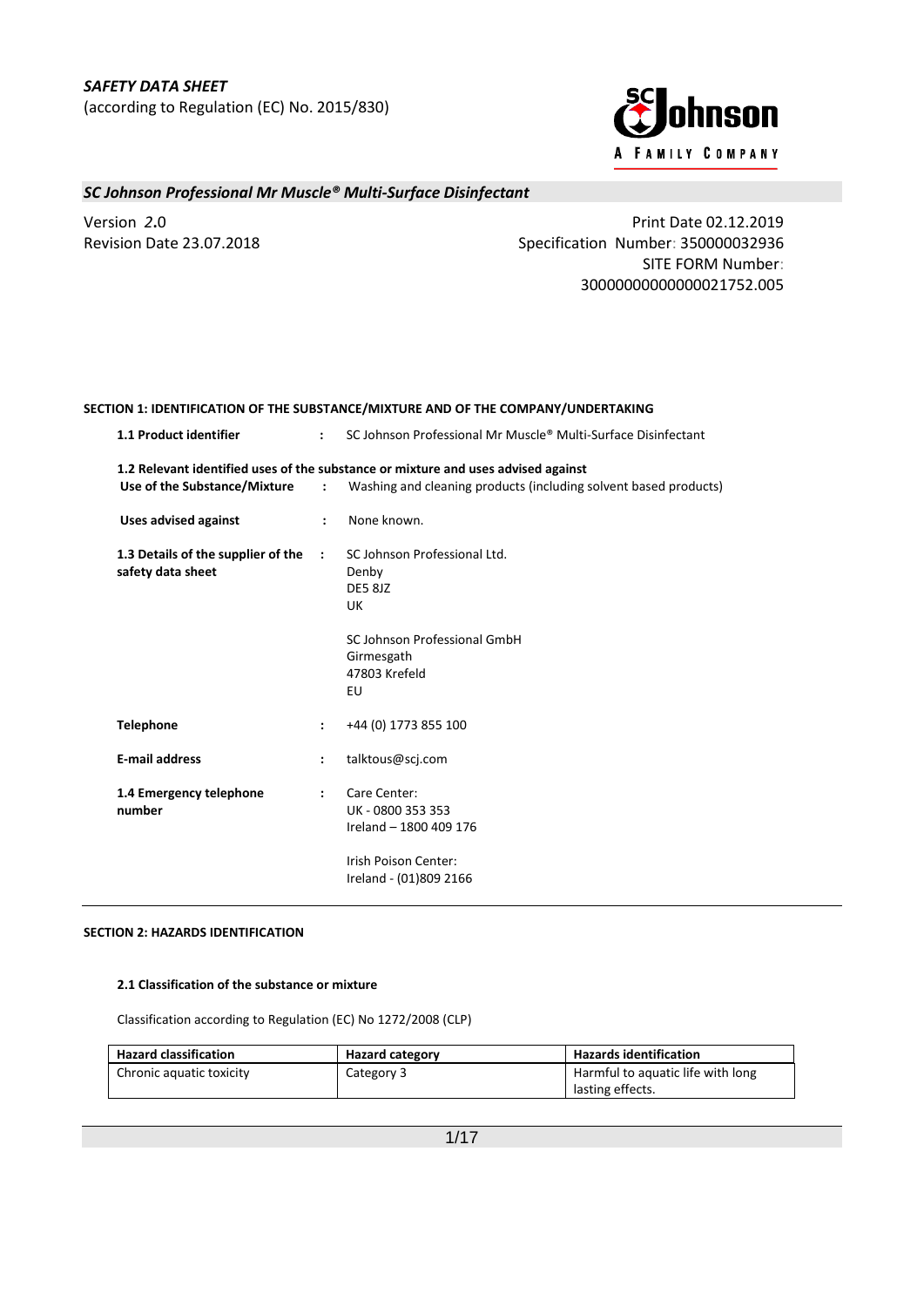

Version *2***.**0 Print Date 02.12.2019 Revision Date 23.07.2018 Specification Number: 350000032936 SITE FORM Number: 30000000000000021752.005

#### **2.2 Label elements**

Labelling according to Regulation (EC) No. 1272/2008 (CLP)

## **Active Ingredients (BPR)** Quaternary ammonium compounds, benzyl-C12-16-alkyldimethyl, chlorides 0.264% (0.264g/100g)

#### **Hazard statements**

(H412) Harmful to aquatic life with long lasting effects.

#### **Precautionary statements**

(P102) Keep out of reach of children. (P101) If medical advice is needed, have product container or label at hand. (P264) Wash hands thoroughly after handling. (P305 + P351 + P338) IF IN EYES: Rinse cautiously with water for several minutes. Remove contact lenses, if present and easy to do. Continue rinsing. (P501) Dispose of contents /container in accordance with local regulations. (P260) Do not breathe spray.

### **EUH Statements**

(EUH 210) Safety data sheet available on request

#### **Additional Labelling**

Use only in well-ventilated areas. For professional users only

| Detergents regulations | Contains<br><5% amphoteric surfactants, non-ionic surfactants, Disinfectants, perfume<br>Limonene |
|------------------------|---------------------------------------------------------------------------------------------------|
| 2.3 Other hazards      | None identified                                                                                   |

#### **SECTION 3: COMPOSITION/INFORMATION ON INGREDIENTS**

**3.2 Mixtures**

**Hazardous components**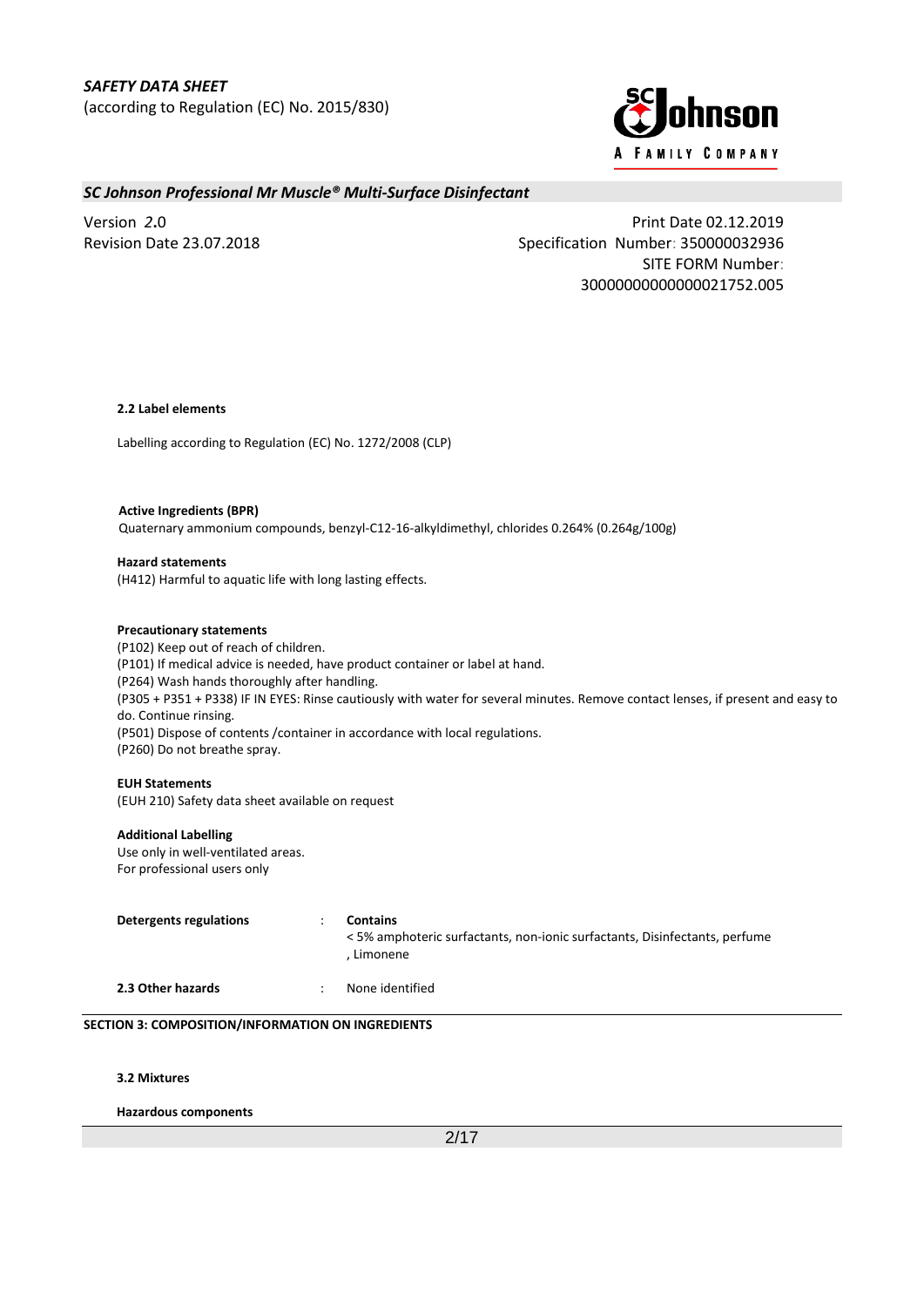

Version *2***.**0 Print Date 02.12.2019 Revision Date 23.07.2018 Specification Number: 350000032936 SITE FORM Number: 30000000000000021752.005

| Chemical name                                                                | CAS-No./EC No            | Reg. No           | Classification according to<br>Regulation (EC) No<br>1272/2008 (CLP)                                                                                                                                                                                                          | Weight<br>percent     |
|------------------------------------------------------------------------------|--------------------------|-------------------|-------------------------------------------------------------------------------------------------------------------------------------------------------------------------------------------------------------------------------------------------------------------------------|-----------------------|
| 1,1'-iminodipropan-2-ol                                                      | 110-97-4<br>203-820-9    | 01-2119475444-34  | Eye irritation<br>Category 2<br>H319                                                                                                                                                                                                                                          | $>= 1.00 - <$<br>5.00 |
| Amines, C12-14 (even<br>numbered)-alkyldimethyl, N-<br>oxides                | 308062-28-4<br>931-292-6 | 01-21119490061-47 | Acute aquatic toxicity<br>Category 1<br>H400<br>Chronic aquatic toxicity<br>Category 2<br>H411<br>Serious eye damage/eye<br>irritation<br>Category 1<br>H318<br>Skin corrosion/irritation<br>Category 2<br>H315<br>Acute toxicity<br>Category 4<br>H302<br>M-Factor Acute - 1 | $>= 0.10 - 5$<br>0.50 |
| Quaternary ammonium<br>compounds, benzyl-C12-16-<br>alkyldimethyl, chlorides | 68424-85-1<br>270-325-2  | 01-2119983287-23  | Skin corrosion<br>Category 1<br>H314<br>Serious eye damage                                                                                                                                                                                                                    | $>= 0.10 - <$<br>0.50 |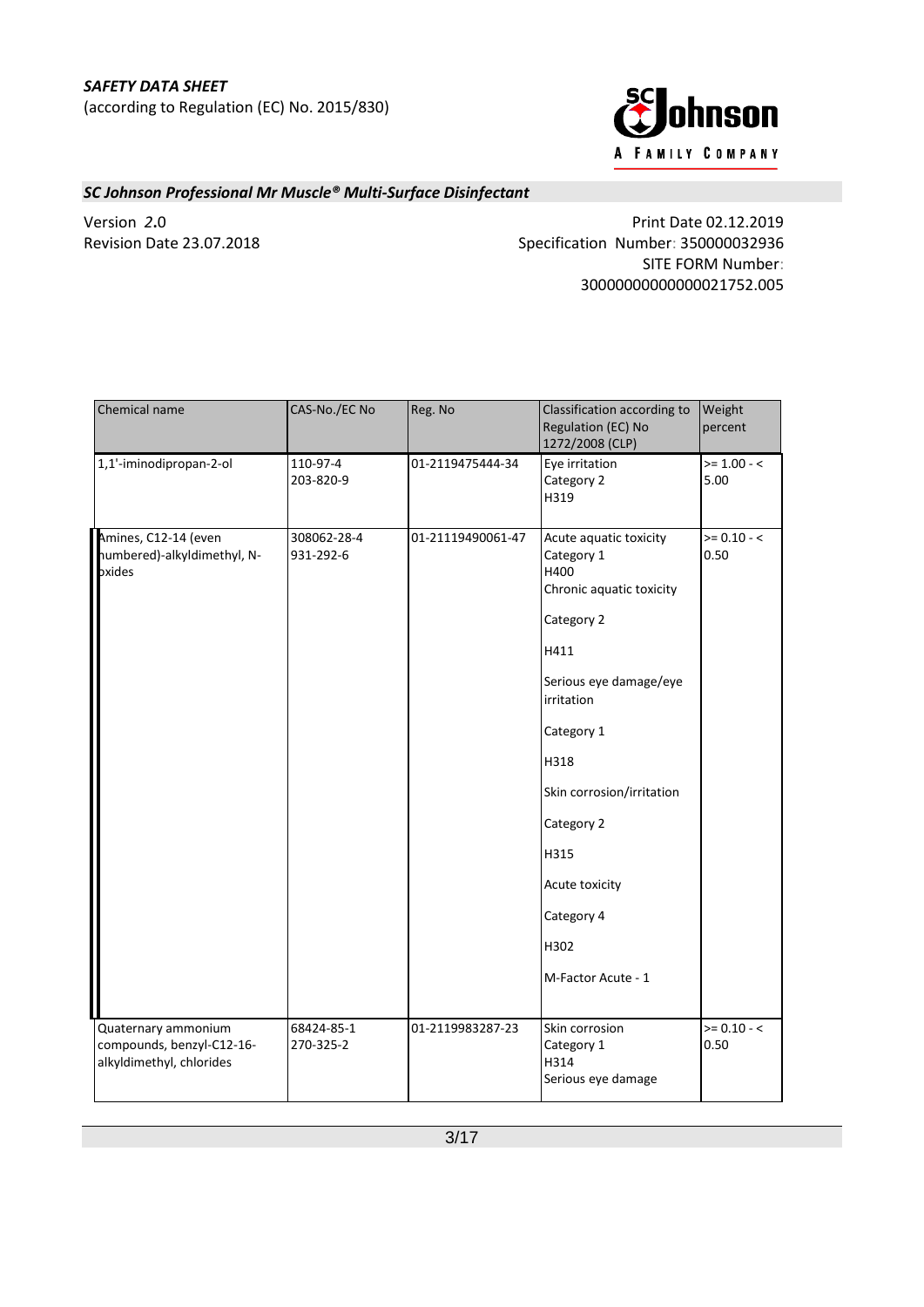

Version *2***.**0 Print Date 02.12.2019 Revision Date 23.07.2018 Specification Number: 350000032936 SITE FORM Number: 30000000000000021752.005

| Category 1               |
|--------------------------|
| H318                     |
| Chronic aquatic toxicity |
| Category 1               |
| H410                     |
| Acute aquatic toxicity   |
| Category 1               |
| H400                     |
| Acute toxicity           |
| Category 4               |
| H302                     |
| Acute toxicity           |
| Category 3               |
| H311                     |
| Acute toxicity           |
| Category 2               |
| H330                     |
| M-Factor Acute - 10      |
| M-Factor Chronic - 1     |

| WEL substance |           |                  |                   |                  |
|---------------|-----------|------------------|-------------------|------------------|
| ethyl alcohol | 64-17-5   | 01-2119457610-43 | Flammable liquids | $\ge$ = 0.00 - < |
|               | 200-578-6 |                  | Category 2        | 0.10             |
|               |           |                  | H225              |                  |
|               |           |                  |                   |                  |
|               |           |                  |                   |                  |

**Additional Information**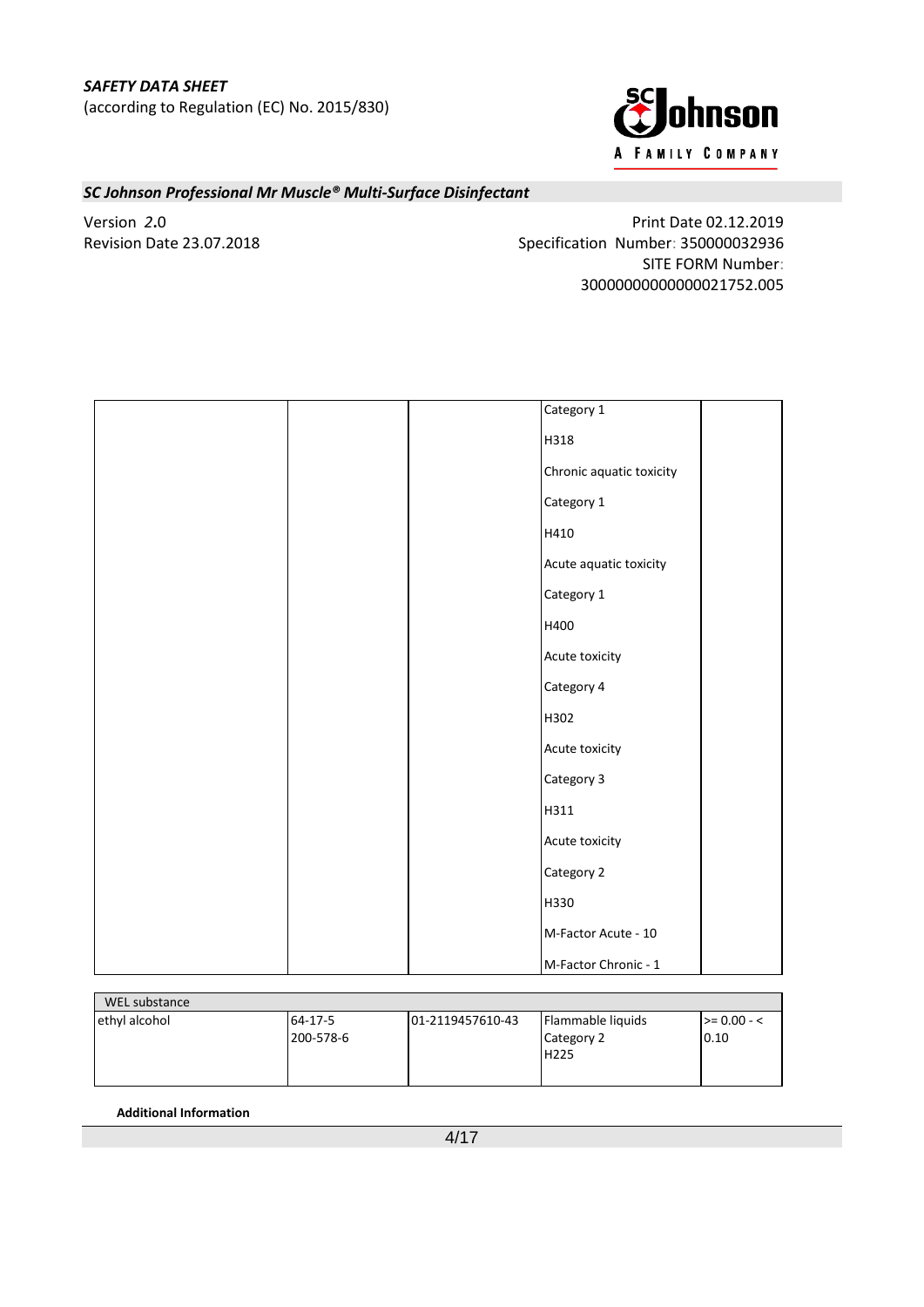

Version *2***.**0 Print Date 02.12.2019 Revision Date 23.07.2018 Specification Number: 350000032936 SITE FORM Number: 30000000000000021752.005

For the full text of the H-Statements mentioned in this Section, see Section 16.

| 4.1 Description of first aid measures |                                                                 |                                                                                           |
|---------------------------------------|-----------------------------------------------------------------|-------------------------------------------------------------------------------------------|
| Inhalation                            | $\ddot{\phantom{a}}$                                            | No special requirements                                                                   |
| Skin contact                          | $\ddot{\cdot}$                                                  | Rinse with plenty of water.<br>Get medical attention if irritation develops and persists. |
| Eye contact                           | ÷                                                               | Rinse with plenty of water.<br>Get medical attention if irritation develops and persists. |
| Ingestion                             |                                                                 | If symptoms persist, call a physician.                                                    |
|                                       | 4.2 Most important symptoms and effects, both acute and delayed |                                                                                           |
| Eyes                                  |                                                                 | No adverse effects expected when used as directed.                                        |
| Skin effect                           |                                                                 | No adverse effects expected when used as directed.                                        |
| Inhalation                            |                                                                 | No adverse effects expected when used as directed.                                        |
| Ingestion                             |                                                                 | No adverse effects expected when used as directed.                                        |
|                                       |                                                                 | 4.3 Indication of any immediate medical attention and special treatment needed            |
|                                       | See Description of first aid measures unless otherwise stated.  |                                                                                           |
|                                       |                                                                 |                                                                                           |

## **5.1 Extinguishing media**

| Suitable   | Use extinguishing measures that are appropriate to local circumstances<br>and the surrounding environment. |
|------------|------------------------------------------------------------------------------------------------------------|
| Unsuitable | None identified                                                                                            |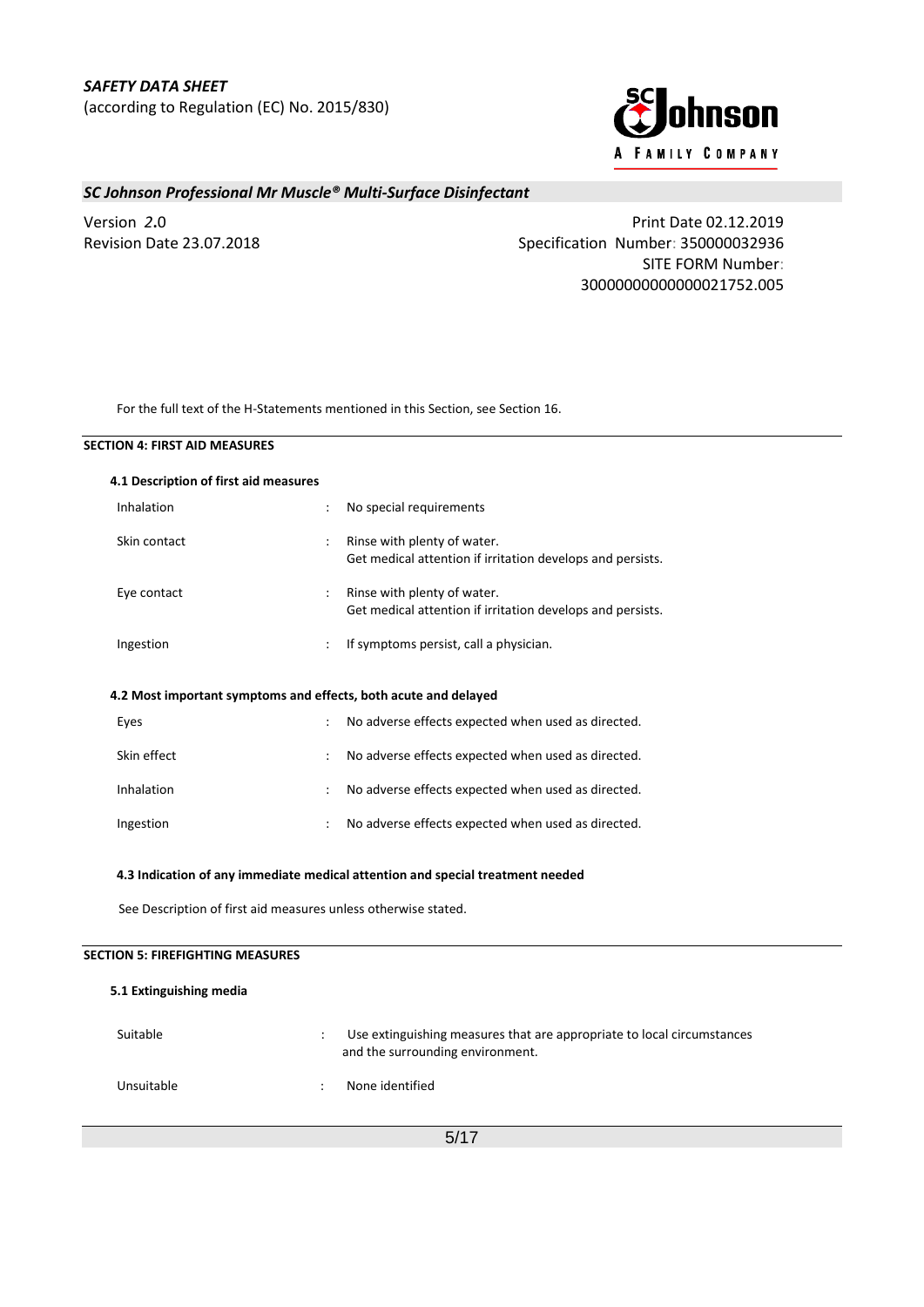

Version *2***.**0 Print Date 02.12.2019 Revision Date 23.07.2018 Specification Number: 350000032936 SITE FORM Number: 30000000000000021752.005

| 5.2 Special hazards arising from<br>the substance or mixture | In case of fire and/or explosion do not breathe fumes.<br>Exposure to decomposition products may be a hazard to health.                                                     |
|--------------------------------------------------------------|-----------------------------------------------------------------------------------------------------------------------------------------------------------------------------|
| 5.3 Advice for firefighters                                  | In the event of fire, wear self-contained breathing apparatus.<br>Wear suitable protective clothing and gloves.<br>Refer to current EN or National standard as appropriate. |

## **SECTION 6: ACCIDENTAL RELEASE MEASURES**

| 6.1 Personal precautions,<br>protective equipment and<br>emergency procedures | Use personal protective equipment.                                                                                                                                                                                                                                                                                                                                                                        |
|-------------------------------------------------------------------------------|-----------------------------------------------------------------------------------------------------------------------------------------------------------------------------------------------------------------------------------------------------------------------------------------------------------------------------------------------------------------------------------------------------------|
| 6.2 Environmental precautions                                                 | Outside of normal use, avoid release to the environment.<br>Prevent large amounts of product from entering drains.<br>Do not flush into surface water or sanitary sewer system.<br>Prevent further leakage or spillage if safe to do so.<br>If the product contaminates rivers and lakes or drains inform respective<br>authorities.<br>Use appropriate containment to avoid environmental contamination. |
| 6.3 Methods and materials for<br>containment and cleaning up                  | Soak up with inert absorbent material (e.g. sand, silica gel, acid binder,<br>universal binder, sawdust).<br>Clean residue from spill site.<br>Keep in suitable, closed containers for disposal.                                                                                                                                                                                                          |
| 6.4 Reference to other sections                                               | For personal protection see section 8.<br>For disposal considerations see section 13.                                                                                                                                                                                                                                                                                                                     |
| <b>SECTION 7: HANDLING AND STORAGE</b>                                        |                                                                                                                                                                                                                                                                                                                                                                                                           |
| 7.1 Precautions for safe handling                                             | : For personal protection see section 8.<br>Normal measures for preventive fire protection.                                                                                                                                                                                                                                                                                                               |
| 7.2 Conditions for safe storage,<br>including any incompatibilities           | Do not freeze.<br>Keep out of the reach of children.<br>No decomposition if stored and applied as directed.                                                                                                                                                                                                                                                                                               |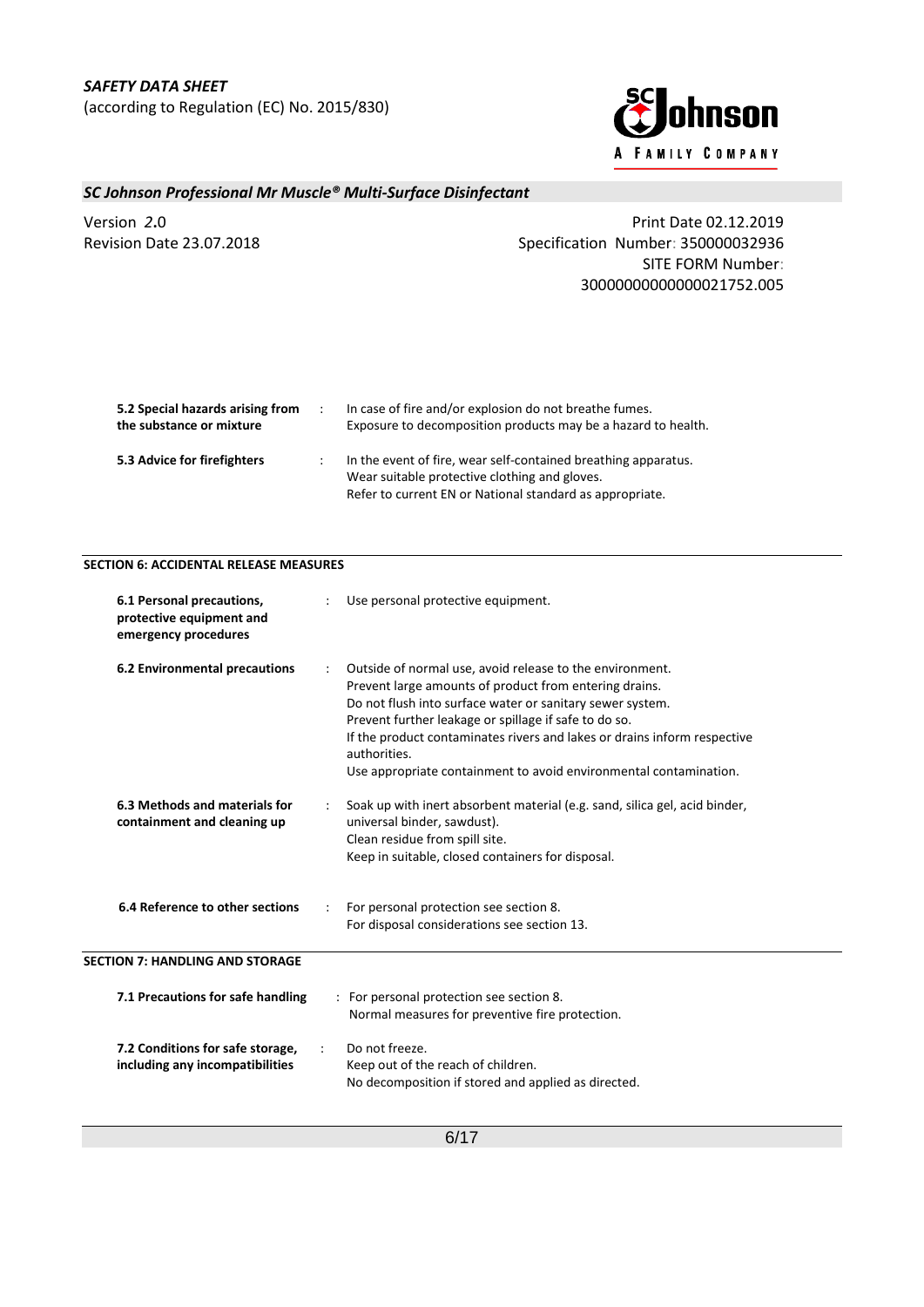

Version *2***.**0 Print Date 02.12.2019 Revision Date 23.07.2018 Specification Number: 350000032936 SITE FORM Number: 30000000000000021752.005

| 7.3 Specific end use(s) | Professional uses: Public domain (administration, education, entertainment, |
|-------------------------|-----------------------------------------------------------------------------|
|                         | services. craftsmen)                                                        |
|                         | Washing and cleaning products (including solvent based products)            |

### **SECTION 8: EXPOSURE CONTROLS/PERSONAL PROTECTION**

### **8.1 Control parameters**

### **Occupational Exposure Limit Values**

| Components    | CAS-No. | mg/m3 | ppm   | Form of exposure | List       |
|---------------|---------|-------|-------|------------------|------------|
| ethyl alcohol | 64-17-5 | 1,920 | 1,000 |                  | UK WELTWAS |
|               |         | mg/m3 | ppm   |                  |            |
|               |         | 5,760 | 3,000 |                  | UK WELSTEL |
|               |         | mg/m3 | ppm   |                  |            |

Refer to current EN or National standard as appropriate.

#### **8.2 Exposure controls**

| Respiratory protection            | ÷                    | No personal respiratory protective equipment normally required.                                                            |
|-----------------------------------|----------------------|----------------------------------------------------------------------------------------------------------------------------|
| Hand protection                   | ÷                    | For prolonged or repeated contact use protective gloves.<br>Nitrile gloves - Thickness 0.12mm; Breakthrough time >2 hours. |
| Eye/face protection               | ٠                    | No special requirements.                                                                                                   |
| Skin and body protection          |                      | No special requirements.                                                                                                   |
| Other information                 | $\ddot{\phantom{a}}$ | Wash hands before breaks and at the end of workday.                                                                        |
| Environmental Exposure Controls : |                      | Refer to section 6.                                                                                                        |

### **SECTION 9: PHYSICAL AND CHEMICAL PROPERTIES**

| 9.1 Information on basic physical and chemical properties |                      |            |  |  |
|-----------------------------------------------------------|----------------------|------------|--|--|
| Appearance                                                | ÷                    | liquid     |  |  |
| Colour                                                    | ٠                    | colourless |  |  |
| Odour                                                     | $\ddot{\phantom{a}}$ | Citrus     |  |  |
| 7/17                                                      |                      |            |  |  |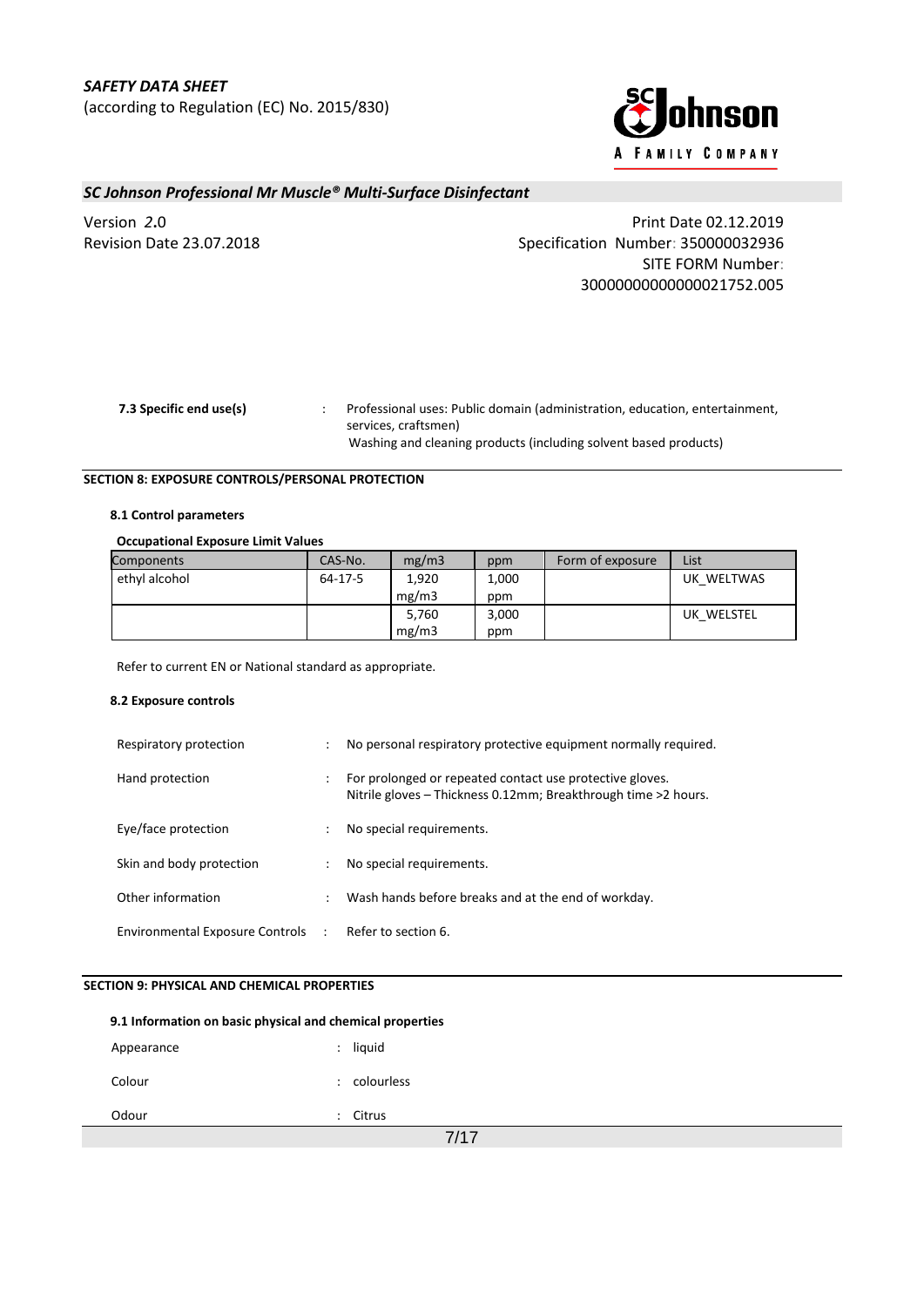

Version *2***.**0 Print Date 02.12.2019 Revision Date 23.07.2018 Specification Number: 350000032936 SITE FORM Number: 30000000000000021752.005

| Odour Threshold                                 | ÷                    | Test not applicable for this product type |
|-------------------------------------------------|----------------------|-------------------------------------------|
| pH                                              |                      | 10.8                                      |
| Melting point/freezing point                    | $\ddot{\phantom{a}}$ | Test not applicable for this product type |
| Initial boiling point and boiling range         | $\ddot{\cdot}$       | Test not applicable for this product type |
| Flash point                                     | $\ddot{\cdot}$       | does not flash                            |
| Evaporation rate                                | $\ddot{\phantom{a}}$ | Test not applicable for this product type |
| Flammability (solid, gas)                       | $\ddot{\cdot}$       | The product is not flammable.             |
| Upper/lower flammability or<br>explosive limits | $\ddot{\cdot}$       | Test not applicable for this product type |
| Vapour pressure                                 | $\ddot{\cdot}$       | Test not applicable for this product type |
| Vapour density                                  | ÷                    | Test not applicable for this product type |
| Relative density                                | $\ddot{\cdot}$       | 0.998 g/cm3                               |
| Solubility(ies)                                 | $\ddot{\cdot}$       | completely soluble                        |
| Partition coefficient: n-<br>octanol/water      | $\ddot{\cdot}$       | Test not applicable for this product type |
| Auto-ignition temperature                       |                      | Test not applicable for this product type |
| Decomposition temperature                       | $\ddot{\cdot}$       | Test not applicable for this product type |
| Viscosity, dynamic                              | $\ddot{\cdot}$       | similar to water                          |
| Viscosity, kinematic                            | $\ddot{\phantom{a}}$ | similar to water                          |
| <b>Explosive properties</b>                     | $\ddot{\cdot}$       | Test not applicable for this product type |
| Oxidizing properties                            | $\ddot{\cdot}$       | Test not applicable for this product type |
| 9.2 Other information                           |                      |                                           |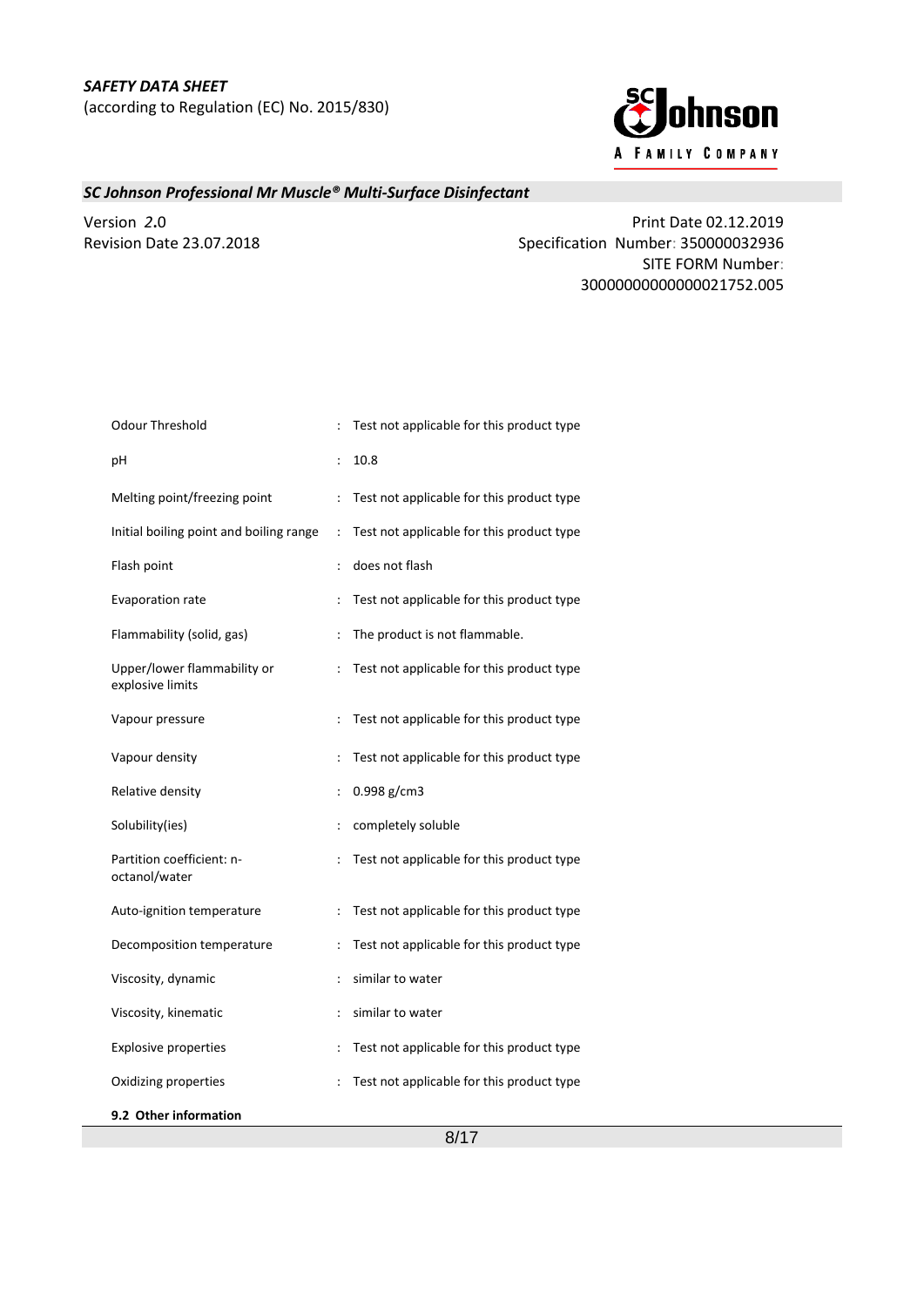

Version *2***.**0 Print Date 02.12.2019 Revision Date 23.07.2018 Specification Number: 350000032936 SITE FORM Number: 30000000000000021752.005

| Other information                           | ÷                         | None identified                                             |  |  |  |  |  |
|---------------------------------------------|---------------------------|-------------------------------------------------------------|--|--|--|--|--|
| <b>SECTION 10: STABILITY AND REACTIVITY</b> |                           |                                                             |  |  |  |  |  |
| 10.1 Reactivity                             | ÷                         | No dangerous reaction known under conditions of normal use. |  |  |  |  |  |
| 10.2 Chemical stability                     | $\ddot{\phantom{0}}$      | Stable under recommended storage conditions.                |  |  |  |  |  |
| 10.3 Possibility of hazardous<br>reactions  | $\mathbb{R}^{\mathbb{Z}}$ | None known.                                                 |  |  |  |  |  |
| 10.4 Conditions to avoid                    | $\mathbf{r}$              | Extremes of temperature and direct sunlight.                |  |  |  |  |  |
| 10.5 Incompatible materials                 | ÷                         | None known.                                                 |  |  |  |  |  |
| 10.6 Hazardous decomposition<br>products    | $\ddot{\phantom{0}}$      | No decomposition if stored and applied as directed.         |  |  |  |  |  |

## **SECTION 11: TOXICOLOGICAL INFORMATION**

## **Information on toxicological effects**

## **Acute oral toxicity**

| <b>Name</b> | Method                                        | <b>Species</b> | <b>Dose</b>   |
|-------------|-----------------------------------------------|----------------|---------------|
| Product     | LD50                                          |                | > 5,000 mg/kg |
|             | Measured<br><b>OECD Test Guideline</b><br>425 |                |               |
|             |                                               |                |               |

### **Acute inhalation toxicity**

| Name    | <b>Method</b>  | <b>Species</b> | <b>Dose</b> | <b>Exposure time</b> |
|---------|----------------|----------------|-------------|----------------------|
| Product | LC50 (dust and | Rat            | $>$ 5 mg/l  |                      |
|         | mist)          |                |             |                      |
|         | Measured       |                |             |                      |
|         | OECD Test      |                |             |                      |
|         | Guideline 403  |                |             |                      |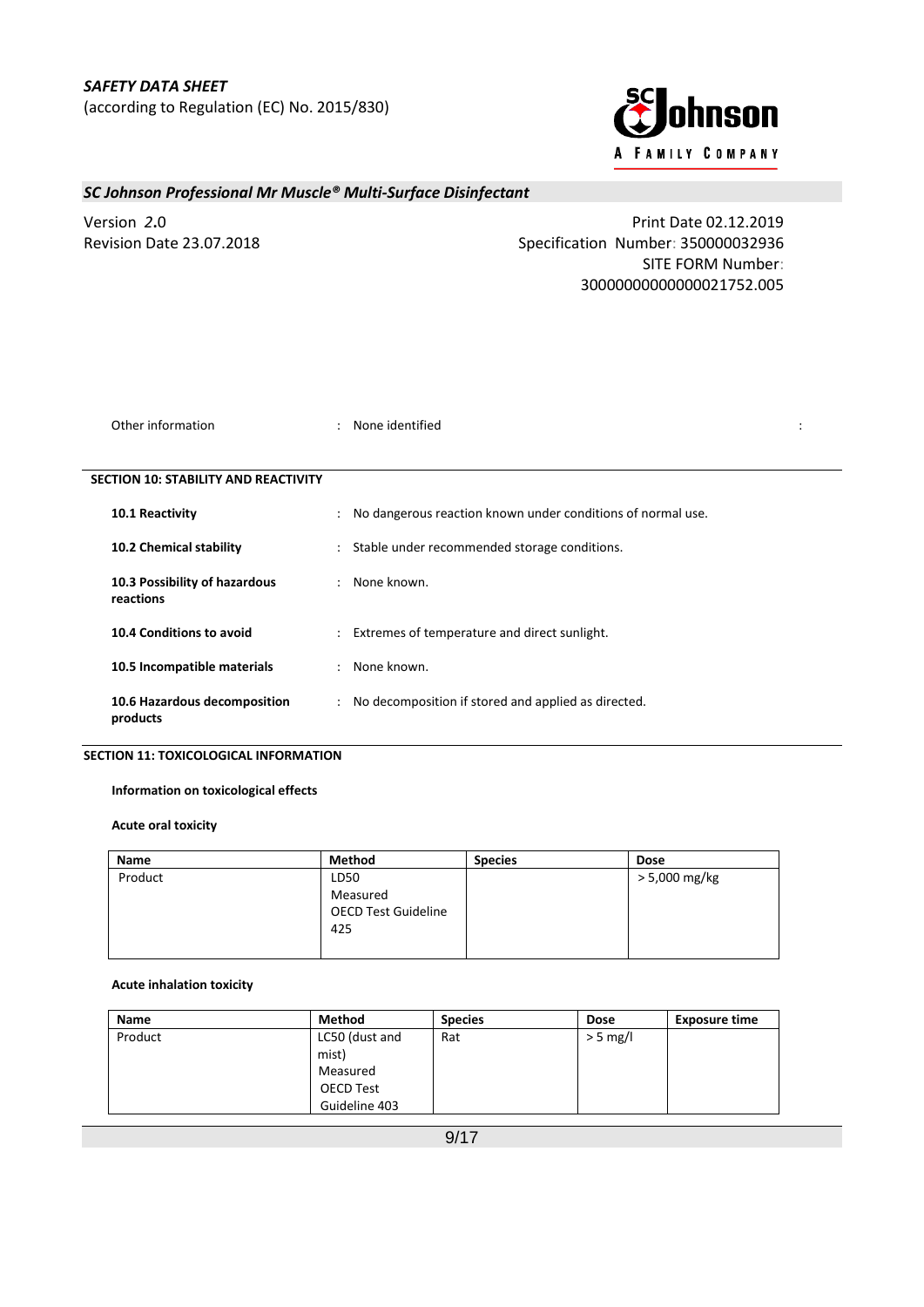

Version *2***.**0 Print Date 02.12.2019 Revision Date 23.07.2018 Specification Number: 350000032936 SITE FORM Number: 30000000000000021752.005

### **Acute dermal toxicity**

| <b>Name</b> | <b>Method</b>              | <b>Species</b> | <b>Dose</b>   |
|-------------|----------------------------|----------------|---------------|
| Product     | LD50                       | Rat            | > 5,000 mg/kg |
|             | Measured                   |                |               |
|             | <b>OECD Test Guideline</b> |                |               |
|             | 402                        |                |               |
|             |                            |                |               |

## **Acute oral toxicity**

| <b>Name</b>                                                                  | Method | <b>Species</b> | <b>Dose</b>            |
|------------------------------------------------------------------------------|--------|----------------|------------------------|
| 1,1'-iminodipropan-2-ol                                                      | LD50   | Rat            | 4,765 mg/kg            |
| Amines, C12-14 (even numbered)-<br>alkyldimethyl, N-oxides                   | LD50   | Rat            | $1,064$ mg/kg          |
| Quaternary ammonium<br>compounds, benzyl-C12-16-<br>alkyldimethyl, chlorides | LD50   | Rat            | $426 \,\mathrm{mg/kg}$ |

### **Acute inhalation toxicity**

| Name                                                                         | <b>Method</b>     | <b>Species</b> | <b>Dose</b> | <b>Exposure time</b> |
|------------------------------------------------------------------------------|-------------------|----------------|-------------|----------------------|
| 1,1'-iminodipropan-2-ol                                                      | No data available |                |             |                      |
| Amines, C12-14 (even<br>numbered)-alkyldimethyl, N-<br>oxides                | No data available |                |             |                      |
| Quaternary ammonium<br>compounds, benzyl-C12-16-<br>alkyldimethyl, chlorides | No data available |                |             |                      |

#### **Acute dermal toxicity**

| <b>Name</b>             | <b>Method</b> | <b>Species</b> | <b>Dose</b> |
|-------------------------|---------------|----------------|-------------|
| 1,1'-iminodipropan-2-ol | LD50          | Rabbit         | 8,000 mg/kg |
|                         |               |                |             |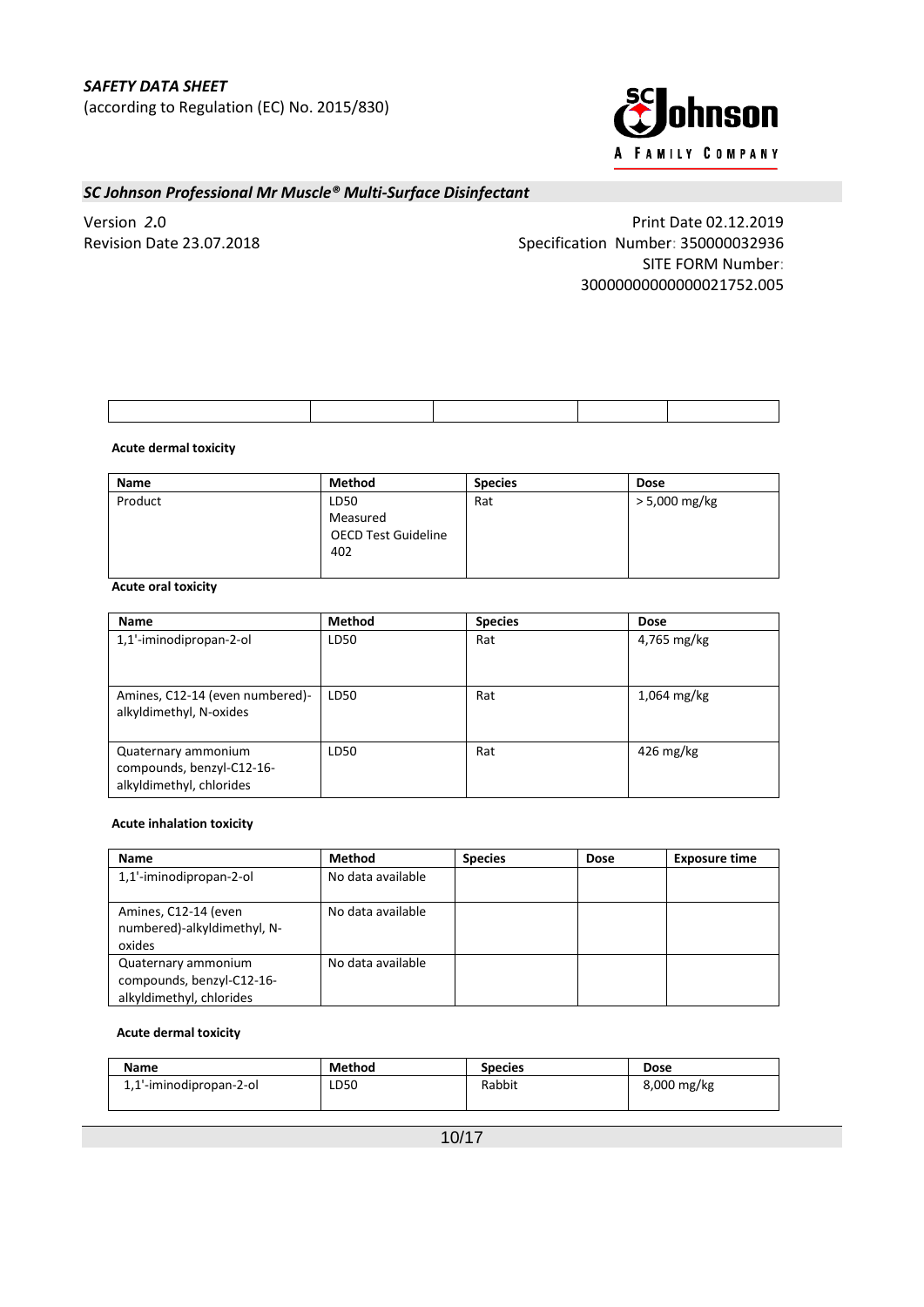

Version *2***.**0 Print Date 02.12.2019 Revision Date 23.07.2018 Specification Number: 350000032936 SITE FORM Number: 30000000000000021752.005

| Amines, C12-14 (even<br>numbered)-alkyldimethyl, N-<br>oxides                | LD50 | Rat | $> 2,000$ mg/kg |
|------------------------------------------------------------------------------|------|-----|-----------------|
| Quaternary ammonium<br>compounds, benzyl-C12-16-<br>alkyldimethyl, chlorides | LD50 | Rat | 930 mg/kg       |

| Skin corrosion/irritation            | $\ddot{\phantom{a}}$ | Based on available data, the classification criteria are not met. |
|--------------------------------------|----------------------|-------------------------------------------------------------------|
| Serious eye damage/eye<br>irritation | $\ddot{\phantom{a}}$ | Based on available data, the classification criteria are not met. |
| Skin sensitisation                   | $\ddot{\cdot}$       | Based on available data, the classification criteria are not met. |
| Germ cell mutagenicity               | $\ddot{\cdot}$       | Based on available data, the classification criteria are not met. |
| Carcinogenicity                      | $\ddot{\phantom{a}}$ | Based on available data, the classification criteria are not met. |
| Toxicity for reproduction            | $\ddot{\phantom{a}}$ | Based on available data, the classification criteria are not met. |
| STOT - single exposure               | $\ddot{\cdot}$       | Based on available data, the classification criteria are not met. |
| STOT - repeated exposure             |                      | Based on available data, the classification criteria are not met. |
| Aspiration hazard                    | $\ddot{\phantom{a}}$ | Based on available data, the classification criteria are not met. |

## **SECTION 12: ECOLOGICAL INFORMATION**

**Product :** The product itself has not been tested.

**12.1****Toxicity**

**Toxicity to fish**

| <b>Components</b>       | End point | <b>Species</b>              | Value      | <b>Exposure time</b> |
|-------------------------|-----------|-----------------------------|------------|----------------------|
| 1,1'-iminodipropan-2-ol | LC50      | Danio rerio (zebra<br>fish) | 1,466 mg/l | 96 h                 |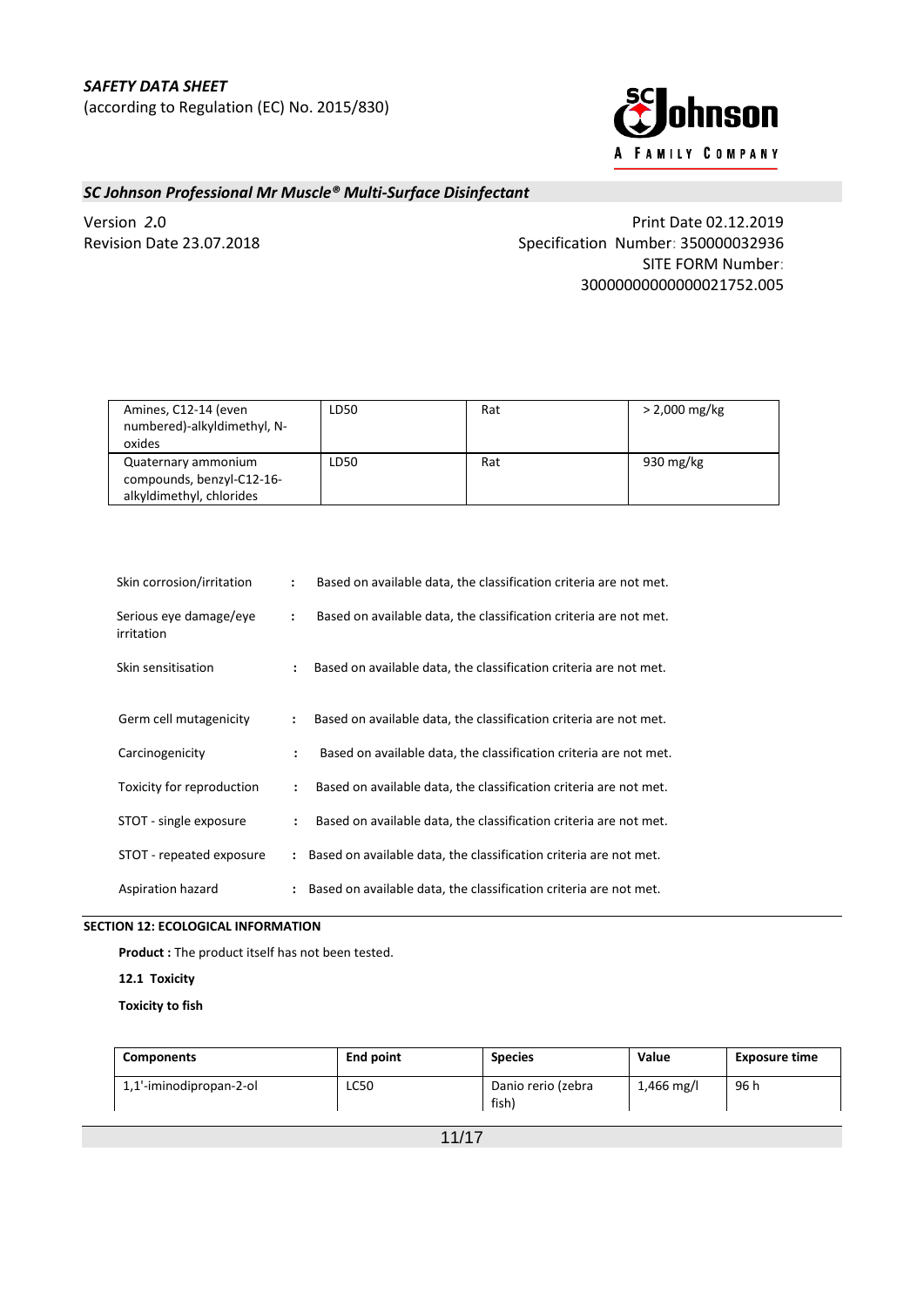

Version *2***.**0 Print Date 02.12.2019 Revision Date 23.07.2018 Specification Number: 350000032936 SITE FORM Number: 30000000000000021752.005

| Amines, C12-14 (even numbered)-<br>alkyldimethyl, N-oxides                   | LC50 semi-static test                              | Danio rerio (zebra<br>fish)             | $31.8 \text{ mg/l}$ | 96 h  |
|------------------------------------------------------------------------------|----------------------------------------------------|-----------------------------------------|---------------------|-------|
|                                                                              | NOEC flow-through<br>test Read-across<br>(Analogy) | Pimephales promelas<br>(fathead minnow) | $0.42 \text{ mg/l}$ | 302 d |
| Quaternary ammonium<br>compounds, benzyl-C12-16-<br>alkyldimethyl, chlorides | LC50<br>Measured                                   | Pimephales promelas<br>(fathead minnow) | $0.28$ mg/l         | 96 h  |
|                                                                              | <b>NOEC</b>                                        | Pimephales promelas<br>(fathead minnow) | $0.03$ mg/l         | 34 d  |
| ethyl alcohol                                                                | <b>LC50</b>                                        | Fish                                    | 11,200 mg/l         | 96 h  |

### **Toxicity to aquatic invertebrates**

| <b>Components</b>                                                            | <b>End point</b>                                   | <b>Species</b>                | Value                | <b>Exposure time</b> |
|------------------------------------------------------------------------------|----------------------------------------------------|-------------------------------|----------------------|----------------------|
| 1,1'-iminodipropan-2-ol                                                      | <b>EC50</b>                                        | Daphnia magna Straus          | 277.7 mg/l           | 48 h                 |
| Amines, C12-14 (even numbered)-<br>alkyldimethyl, N-oxides                   | <b>EC50</b><br>static test                         | Daphnia magna (Water<br>flea) | $3.9$ mg/l           | 48 h                 |
|                                                                              | NOEC flow-through<br>test Read-across<br>(Analogy) | Daphnia magna (Water<br>flea) | $0.7$ mg/l           | 21 <sub>d</sub>      |
| Quaternary ammonium<br>compounds, benzyl-C12-16-<br>alkyldimethyl, chlorides | <b>EC50</b>                                        | Daphnia magna (Water<br>flea) | $0.016$ mg/l         | 48 h                 |
|                                                                              | <b>NOEC</b>                                        | Daphnia magna                 | $0.0042$ mg/l        | 21 <sub>d</sub>      |
| ethyl alcohol                                                                | LC50<br>static test                                | Ceriodaphnia dubia            | $5,012 \text{ mg/l}$ | 48 h                 |
|                                                                              | <b>NOEC</b>                                        | Daphnia magna                 | $9.6$ mg/l           | 9 d                  |

**Toxicity to aquatic plants**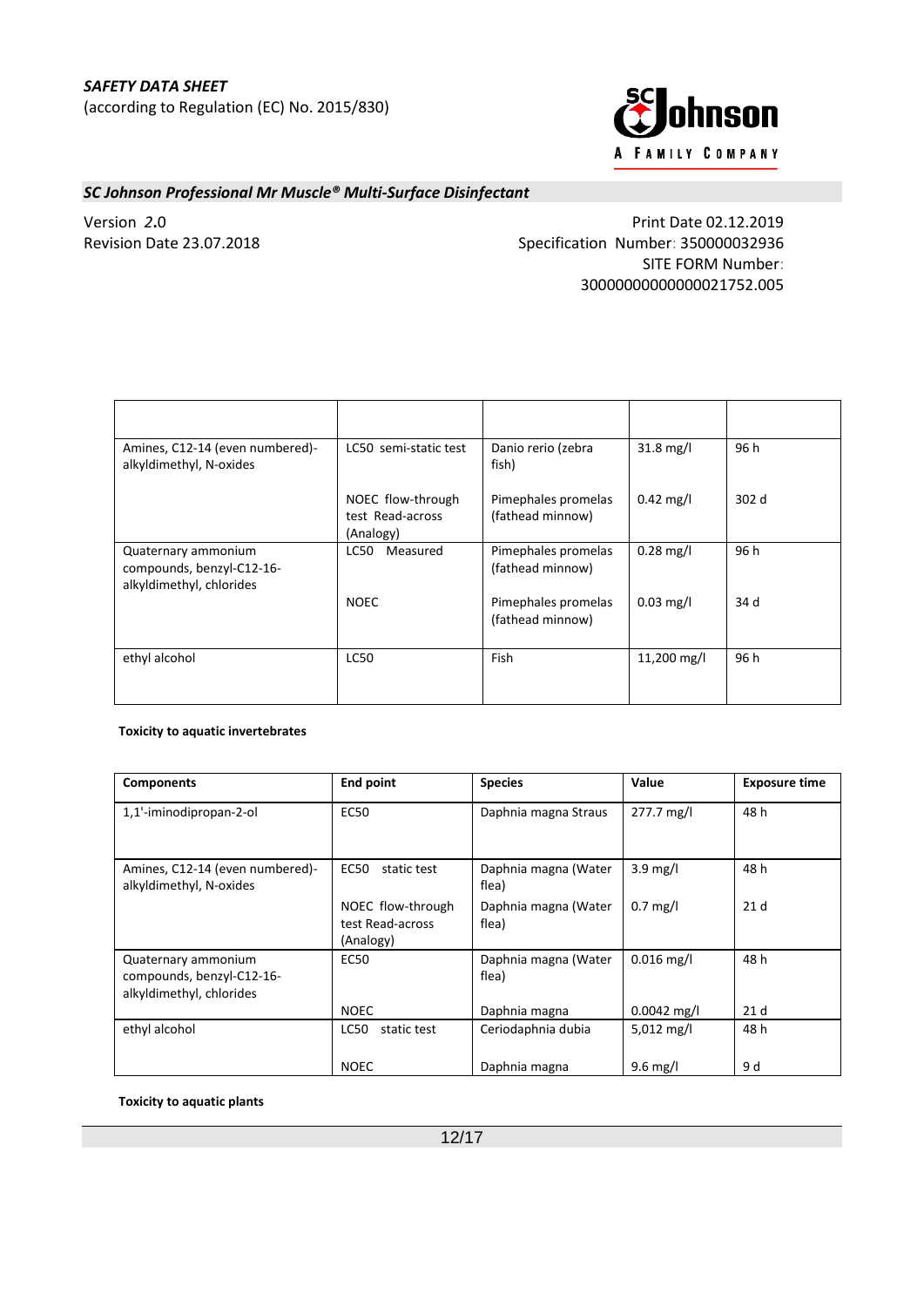

Version *2***.**0 Print Date 02.12.2019 Revision Date 23.07.2018 Specification Number: 350000032936 SITE FORM Number: 30000000000000021752.005

| <b>Components</b>                                                           | <b>End point</b> | <b>Species</b>                                           | Value              | <b>Exposure time</b> |
|-----------------------------------------------------------------------------|------------------|----------------------------------------------------------|--------------------|----------------------|
| 1,1'-iminodipropan-2-ol                                                     | <b>EC50</b>      | Desmodesmus<br>subspicatus (green<br>algae)              | 339 mg/l           | 72 h                 |
| Amines, C12-14 (even numbered)-<br>alkyldimethyl, N-oxides                  | EC50 static test | Pseudokirchneriella<br>subcapitata (green<br>algae)      | $0.2 \text{ mg/l}$ | 72 h                 |
| Quaternary ammonium compounds,<br>benzyl-C12-16-alkyldimethyl,<br>chlorides | <b>EC50</b>      | Selenastrum<br>capricornutum,<br>Skeletonema<br>costatum | $0.026$ mg/l       | 72 h                 |
| ethyl alcohol                                                               | EC50 Static      | Chlorella vulgaris<br>(Fresh water algae)                | $275 \text{ mg/l}$ | 72 h                 |

## **12.2****Persistence and degradability**

| Component                                                                   | <b>Biodegradation</b> | <b>Exposure time</b> | Summary                |
|-----------------------------------------------------------------------------|-----------------------|----------------------|------------------------|
| 1,1'-iminodipropan-2-ol                                                     | 94 %                  | 28 d                 | Readily biodegradable. |
| Amines, C12-14 (even numbered)-<br>alkyldimethyl, N-oxides                  | 95.27%                | 28 d                 | Readily biodegradable. |
| Quaternary ammonium compounds,<br>benzyl-C12-16-alkyldimethyl,<br>chlorides | 95.5%                 | 28 d                 | Readily biodegradable. |
| ethyl alcohol                                                               | 97 %                  | 28 d                 | Readily biodegradable. |

### **12.3****Bioaccumulative potential**

| Component                         | <b>Bioconcentration factor (BCF)</b> | <b>Partition Coefficient n-Octanol/water</b><br>(log) |
|-----------------------------------|--------------------------------------|-------------------------------------------------------|
| 1,1'-iminodipropan-2-ol           | 3.16 estimated                       | $-0.79$                                               |
| $\lambda$ $\sim$ $\lambda$ $\sim$ |                                      |                                                       |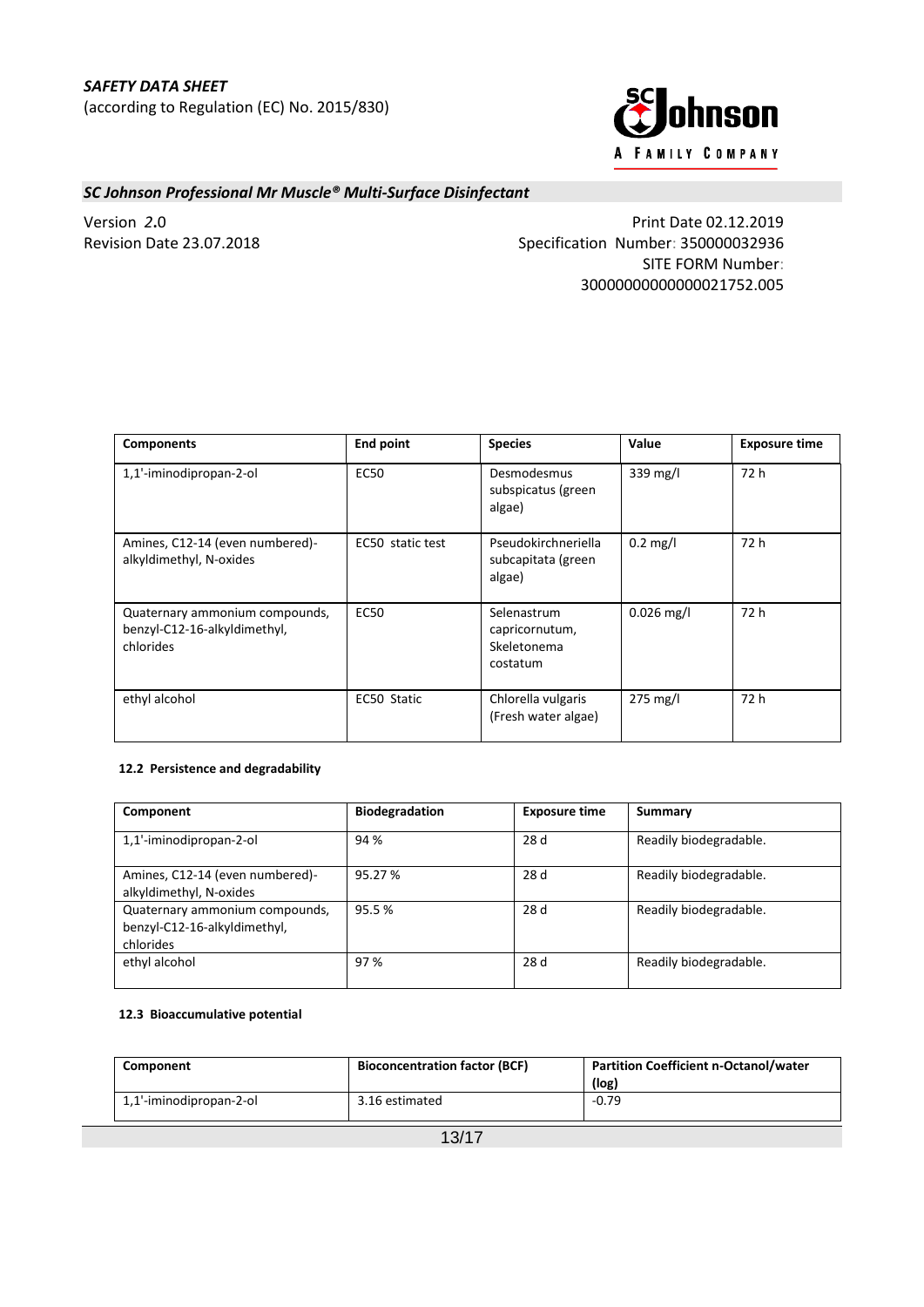

Version *2***.**0 Print Date 02.12.2019 Revision Date 23.07.2018 Specification Number: 350000032936 SITE FORM Number: 30000000000000021752.005

| Amines, C12-14 (even numbered)- | > 87          | < 2.7          |
|---------------------------------|---------------|----------------|
| alkyldimethyl, N-oxides         |               |                |
| Quaternary ammonium compounds,  | 79 Measured   | 3.91           |
| benzyl-C12-16-alkyldimethyl,    |               |                |
| chlorides                       |               |                |
| ethyl alcohol                   | 3.2 estimated | -0.35 Measured |
|                                 |               |                |

## **12.4****Mobility in soil**

| Component                                                                   | End point         | Value             |
|-----------------------------------------------------------------------------|-------------------|-------------------|
| 1,1'-iminodipropan-2-ol                                                     | Koc               | 43 estimated      |
| Amines, C12-14 (even numbered)-<br>alkyldimethyl, N-oxides                  | Koc               | > 2113 Calculated |
| Quaternary ammonium compounds,<br>benzyl-C12-16-alkyldimethyl,<br>chlorides | No data available |                   |
| ethyl alcohol                                                               | No data available |                   |

#### **12.5****Results of PBT and vPvB assessment**

| Component                                                                 | <b>Results</b>                       |
|---------------------------------------------------------------------------|--------------------------------------|
| 1,1'-iminodipropan-2-ol                                                   | Not fulfilling PBT and vPvB criteria |
| Amines, C12-14 (even numbered)-<br>alkyldimethyl, N-oxides                | Not fulfilling PBT and vPvB criteria |
| Quaternary ammonium compounds, benzyl-<br>C12-16-alkyldimethyl, chlorides | Not fulfilling PBT and vPvB criteria |
| ethyl alcohol                                                             | Not fulfilling PBT and vPvB criteria |

**12.6 Other adverse effects :** None known.

## **SECTION 13: DISPOSAL CONSIDERATIONS**

**13.1 Waste treatment methods**

Product **Product :** Do not dispose of waste into sewer.

14/17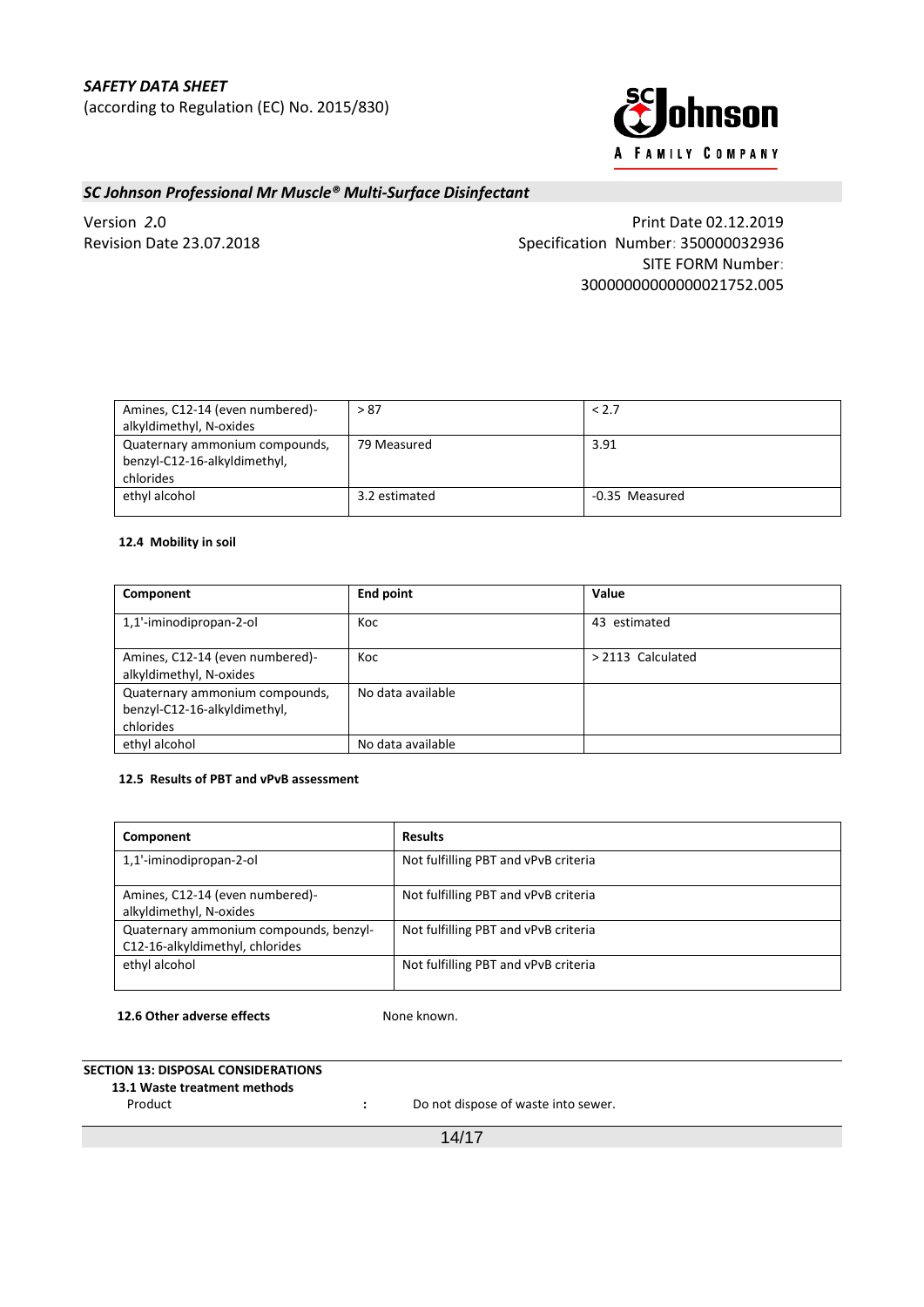

Version *2***.**0 Print Date 02.12.2019 Revision Date 23.07.2018 Specification Number: 350000032936 SITE FORM Number: 30000000000000021752.005

> Do not contaminate ponds, waterways or ditches with chemical or used container. Disposal should be in accordance with local, state or national legislation. Please recycle empty packaging.

Packaging **Packaging <b>State of Accord**  $\cdot$  Do not re-use empty containers.

### **SECTION 14: TRANSPORT INFORMATION**

#### **Land transport**

Not classified as dangerous in the meaning of transport regulations.

**Sea transport**

Not classified as dangerous in the meaning of transport regulations.

#### **Air transport**

Not classified as dangerous in the meaning of transport regulations.

## **SECTION 15: REGULATORY INFORMATION**

**15.1 Safety, health and environmental regulations/legislation specific for the substance or mixture**

: This safety datasheet complies with the requirements of Regulation (EC) No. 1907/2006.

**15.2 Chemical safety assessment** :

### **SECTION 16: OTHER INFORMATION**

If applicable, revision(s) are noted by the bold bars || in left-hand margin.

#### **Key abbreviations or acronyms used**

EC - European Community

EEC – European Economic Community

CLP – Classification Labelling & Packaging

EN – European Standard or European Norm

PBT – Persistent, Bioaccumulative & Toxic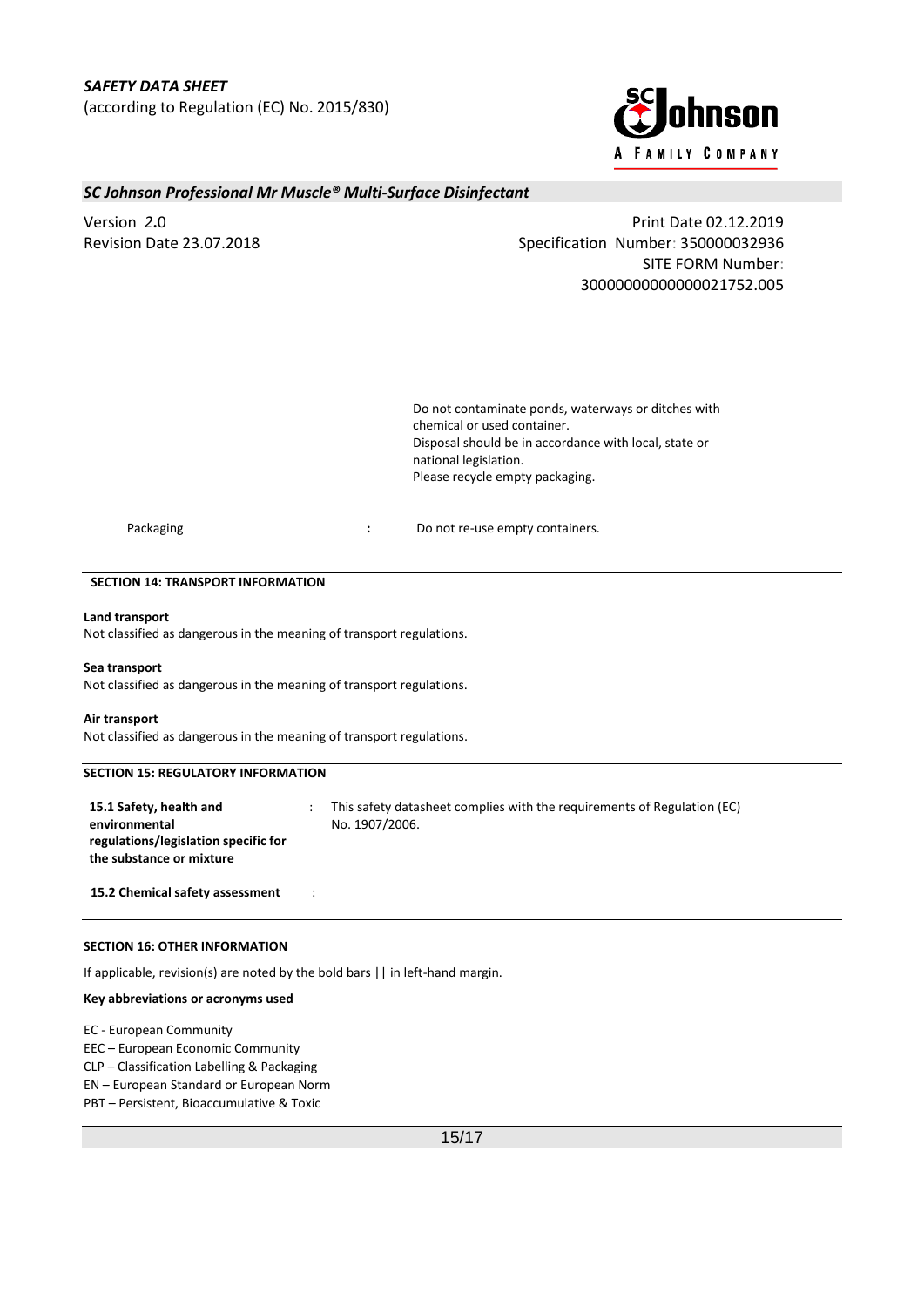

Version *2***.**0 Print Date 02.12.2019 Revision Date 23.07.2018 Specification Number: 350000032936 SITE FORM Number: 30000000000000021752.005

vPvB – very persistent, very bioaccumulative UN – United Nations

### **Evaluation methods**

Unless otherwise stated in section 11, the procedure used to derive the human health classification is the relevant calculation method according to CLP regulation (EC) No 1272/2008 as amended.

Unless otherwise stated in section 12, the procedure used to derive the environmental classification is the summation of the classified components method according to CLP regulation (EC) No 1272/2008 as amended.

### **Full text of H-Statements**

| H <sub>225</sub> | Highly flammable liquid and vapour.                   |
|------------------|-------------------------------------------------------|
| H302             | Harmful if swallowed.                                 |
| H311             | Toxic in contact with skin.                           |
| H314             | Causes severe skin burns and eye damage.              |
| H315             | Causes skin irritation.                               |
| H318             | Causes serious eye damage.                            |
| H319             | Causes serious eye irritation.                        |
| H330             | Fatal if inhaled.                                     |
| H400             | Very toxic to aquatic life.                           |
| H410             | Very toxic to aquatic life with long lasting effects. |
| H411             | Toxic to aquatic life with long lasting effects.      |

The information provided in this Safety Data Sheet is correct to the best of our knowledge, information and belief at the date of its publication. The information given is designed only as a guidance for safe handling, use, processing, storage, transportation, disposal and release and is not to be considered a warranty or quality specification. The information relates only to the specific material